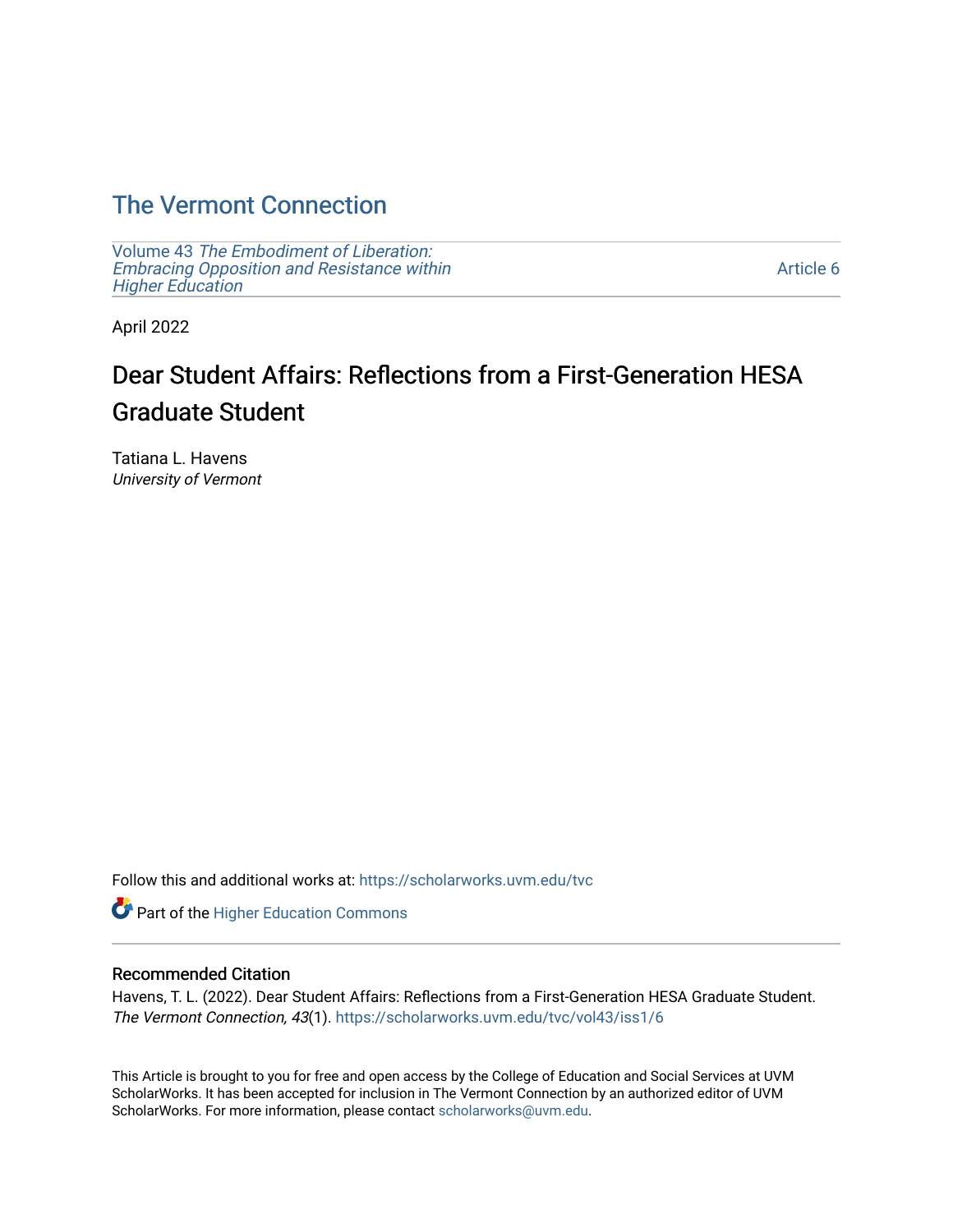## Dear Student A"airs: Re#ections from a First-Generation HESA Graduate Student

Tatiana L. Havens

This letter is an invitation for first-generation and economi*cally minoritized student a*"*airs practitioners to re*(*ect on the multiple identities they hold within the U.S. higher education system.* \$*e Critical Cultural Wealth Model is a theoretical* !*amework that explicitly examines* &*rst-generation and economically minoritized (FGEM) college students' academic and career development.* \$*is* !*amework is used as a guide to explore how the dominance of Whiteness informs the historic and present construction of social and financial support structures for FGCS students in higher education, and how these structures ultimately fail to support FGCS on an individual and systemic level.*

*Keywords:* First-gen, low income, barriers, higher education

I am nearly seven months away from receiving a Master of Education in Higher Education and Student Affairs Administration, but I am far from the similar celebratory excitement I felt in May 2019. I am a first-generation college student, and I am feeling disappointed. There is an immense, pulsing swell of gratitude for the support that led me here, and please do not conflate my complicated emotions for ignorance of the profound privilege of possessing two postsecondary degrees. I write this letter as a way to create space for self-healing while providing a potential opportunity for affirmation and validation as a means of community care for fellow first-generation college students who may see themselves reflected through what is shared here. There is a sort of empty, hollow ache in my chest. Now, I have never run a marathon, but I feel I have reached mile twenty three. There is a miscommunication between my mind, body, and soul. It is heavy. I will make it to the finish line but I am desperately seeking space and time to heal from the realization that

*Tatiana Havens (she/her) is a M. Ed. candidate in the UVM HESA program, and she holds a B.A. in Psychology and English Literature* !*om Emmanuel College. Prior to HESA, she served as the Campus Compact First-Generation and Low Income Student Support Americorp VISTA at Wheaton College.*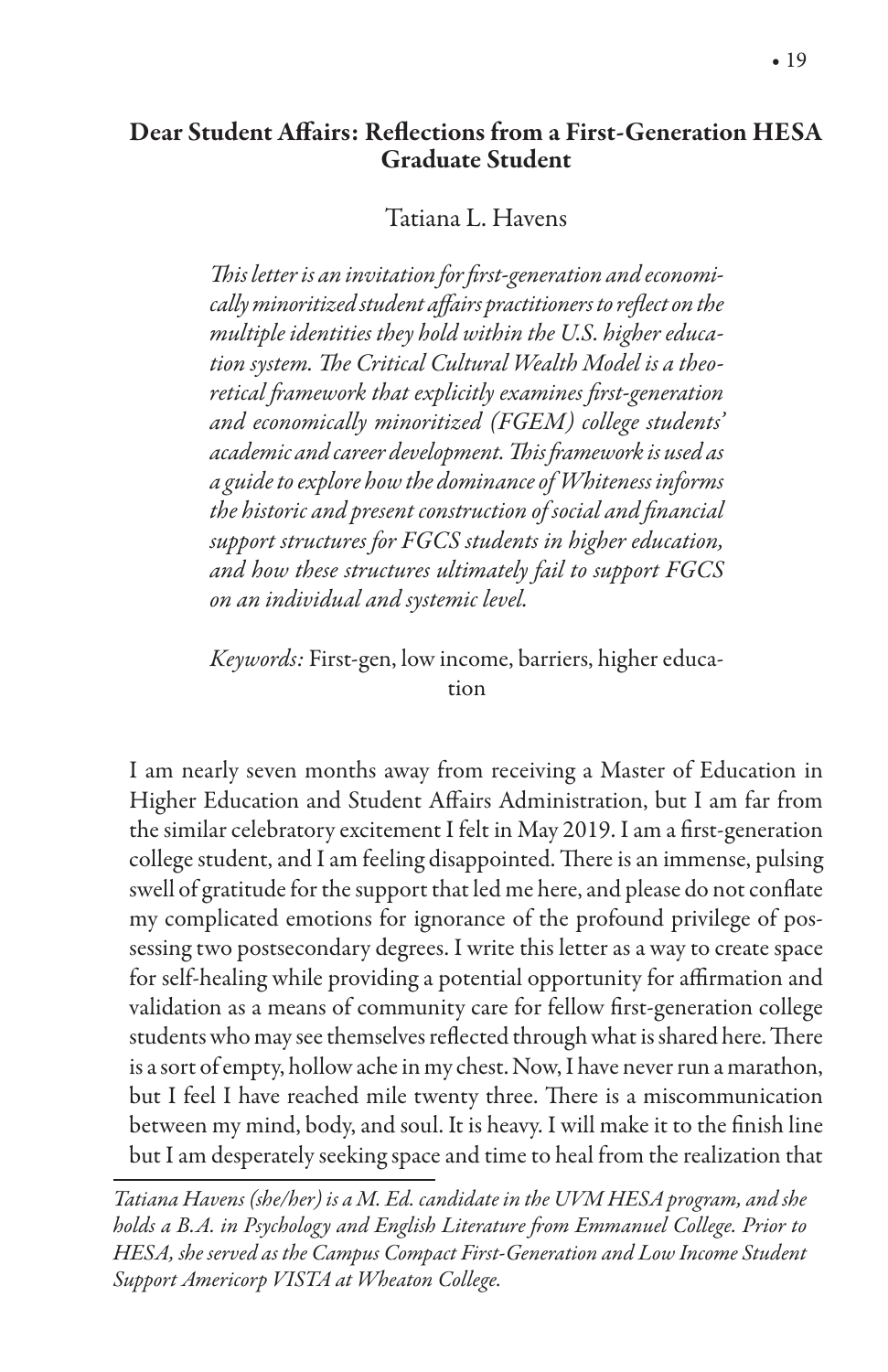the gratification I, and my family, have long sought will not find me when I cross that stage.

As both a first-generation college student (FGCS) and aspiring student affairs professional, I am deeply interested in the FGCS experience and ways higher education claims to support and promote FGCS development and persistence. For the purposes of this letter, first-generation college students (FGCS) are defined as a student whose parents and family have not attended college, are unfamiliar with the U.S. postsecondary education system, and have not received any form of a postsecondary degree (Museus & Chang, 2021). Recent data suggests nearly 31% of all first year, full time college students across the nation are FGCS (Museus & Chang, 2021). I strive to center transparency, vulnerability, and wellness in my work, and it is important to me that I explore the present challenges that impact the college student experience in my work. As a white, FGCS, woman graduate student and student affairs practitioner, it is my responsibility to critically examine and reflect on how I can strive to decenter dominance in order to fully understand and support the needs of all students, centering those most marginalized by the culture of exclusion and white supremacy in the U.S. higher education system. In this letter, I explore how the dominance of whiteness informs the historic and present construction of social and financial support structures for FGCS students in higher education, and how these structures ultimately fail to support FGCS on an individual and systemic level.

## Guiding Theoretical Framework

The Critical Cultural Wealth Model (CCWM) is a framework designed by Dr. Patton Garriott (2020) to explore the unique experiences of firstgeneration and economically minoritized students (FGEM) and "challenges researchers to move beyond individualistic, monolithic conceptualizations of FGEM student's academic adjustment and career development" (pp. 89) . Prior research on FGEM students' development centers social capital and career theory, but these were not specifically designed to understand the intersections of power, oppression, and privilege that FGEM students experience throughout their collegiate career (Garriott, 2020). Also, prior research often examines FGEM challenges on an individual level as opposed to exploring a power analysis of institutional structures and responsibility in supporting FGEM student development (Garriott, 2020). The CCWM derives from Yosso's (2005) community cultural wealth model as it aims to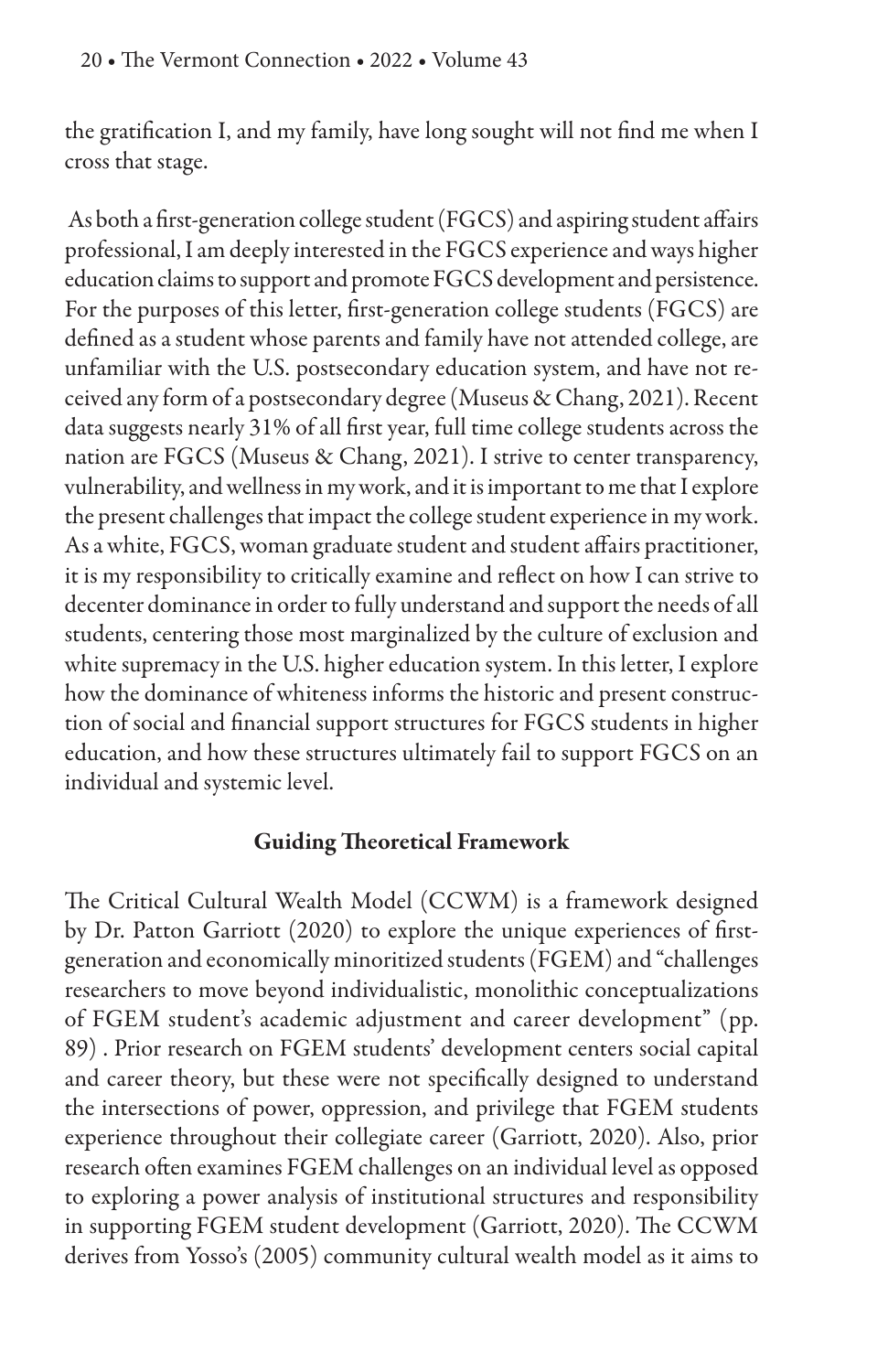challenge deficit-based narratives of social capital that pose FGEM, Students of Color, and all marginalized student populations as "damaged" or "lacking" in assets, strength, and capital required for college success in comparison to their peers (Garriott, 2020, pp. 82). The CCWM is comprised of four core tenets, structural and institutional conditions, social-emotional crossroads, career self-authorship, and cultural wealth, that aim to explore the "complex identities and experiences of FGEM students'' (Garriott, 2020, pp. 84).

These four central tenets of the CCWM further illuminate various dimensions within their considerations of the overall complex experience and development of FGEM academic and career development. The first component, structural and institutional conditions, explores FGEM students' challenges as symptoms of oppression, and this component refers to institutional policies and procedures that lead to five forms of oppression: exploitation, marginalization, powerlessness, cultural imperialism, and violence (Garriott, 2020). Garriott (2020) emphasizes that these five dimensions are not mutually exclusive and may serve as a guiding framework to understand the relative cycle of power, oppression, and privilege a FGEM student experiences. The second component, social-emotional crossroads, refers to tensions FGEM students experience when navigating their college experience and familial relationships, and this component encapsulates three dimensions: campus cultural fit, normative capital, and school-family integration (Garriott, 2020). Garriott (2020) notes that one's intersectional experiences with structural and institutional conditions may influence and shape their social-emotional crossroads throughout their experience.

The third component of the CCWM is career self-authorship, derived from Baxter Magolda's (2008) self-authorship theory, is defined as a FGEM student's ability to make career decisions that are self-reflective, informed by and account for context, and incorporate one's understanding of their capacity for agency and problem solving when faced with challenges (Garriott, 2020). Two core dimensions of career self-authorship in the CCWM are work volition and career adaptability, and Garriott (2020) highlights "FGEM students' social–emotional experiences should relate to their career self-authorship and that career self-authorship should be associated with academic persistence, career or major choice satisfaction, and well-being" (pp. 87). These three components work together to provide context and understanding for the CCWM, and the fourth component, cultural wealth, further emphasizes the role institutional oppression has on FGEM students' development.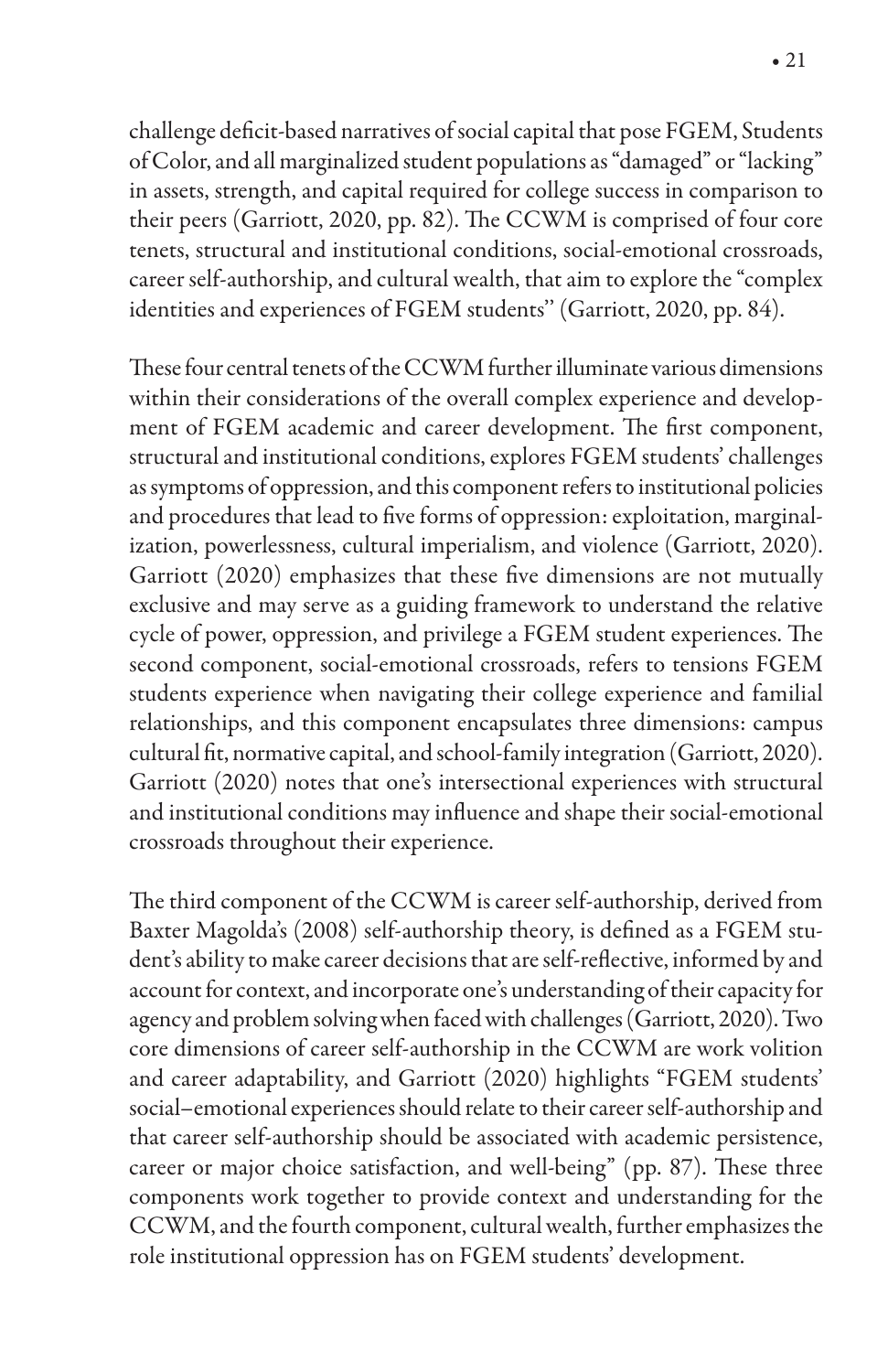The fourth component of the CCWM is cultural wealth, and this component is largely informed by Yosso's (2005) community cultural wealth model (Garriott, 2020). Cultural wealth theory, grounded in critical race theory, highlights how communities of color develop and bring alternative forms of capital to cope with systemic oppression, which are not recognized in dominant narratives of social capital especially in higher education (Yosso, 2005; Garriott, 2020). In the CCWM, as informed by Yosso's (2005) model, three forms of capital are exhibited through the cultural wealth component: family and community capital, critical consciousness, and resilience (Garriott, 2020). Garriott (2020) highlights:

"Importantly, the CCWM requires that practitioners attend to environmental, structural, and political influences on FGEM students' well-being and success. This means that college personnel and career counselors must step out of the confines of their one-on-one roles with FGEM students and intervene at institutional and policy levels." (pp. 90).

The CCWM offers a tailored theoretical perspective applicable to FGEM students' experience, and suggests that understanding institutional and structural factors, FGEM students' cultural wealth and social-emotional experiences can further inform our understanding of their academic and career development throughout their collegiate experience (Garriott, 2020). The CCWM framework highlights a perspective that will be applied throughout the remainder of this letter as I cover some structural and institutional challenges that influence the social-emotional experience of FGCS, myself included.

## Whiteness

A one-size-fits-all approach to first-generation student support programs is damaging to and fails to recognize the unique experiences of first-generation Students of Color and economically minortized students. The history of exclusion in higher education has led to the field's continued reinforcement of dominant ideologies and identities, most notably whiteness and white supremacy. In her work to reimagine college student development through a femcrit perspective, Robbins (2019) shares: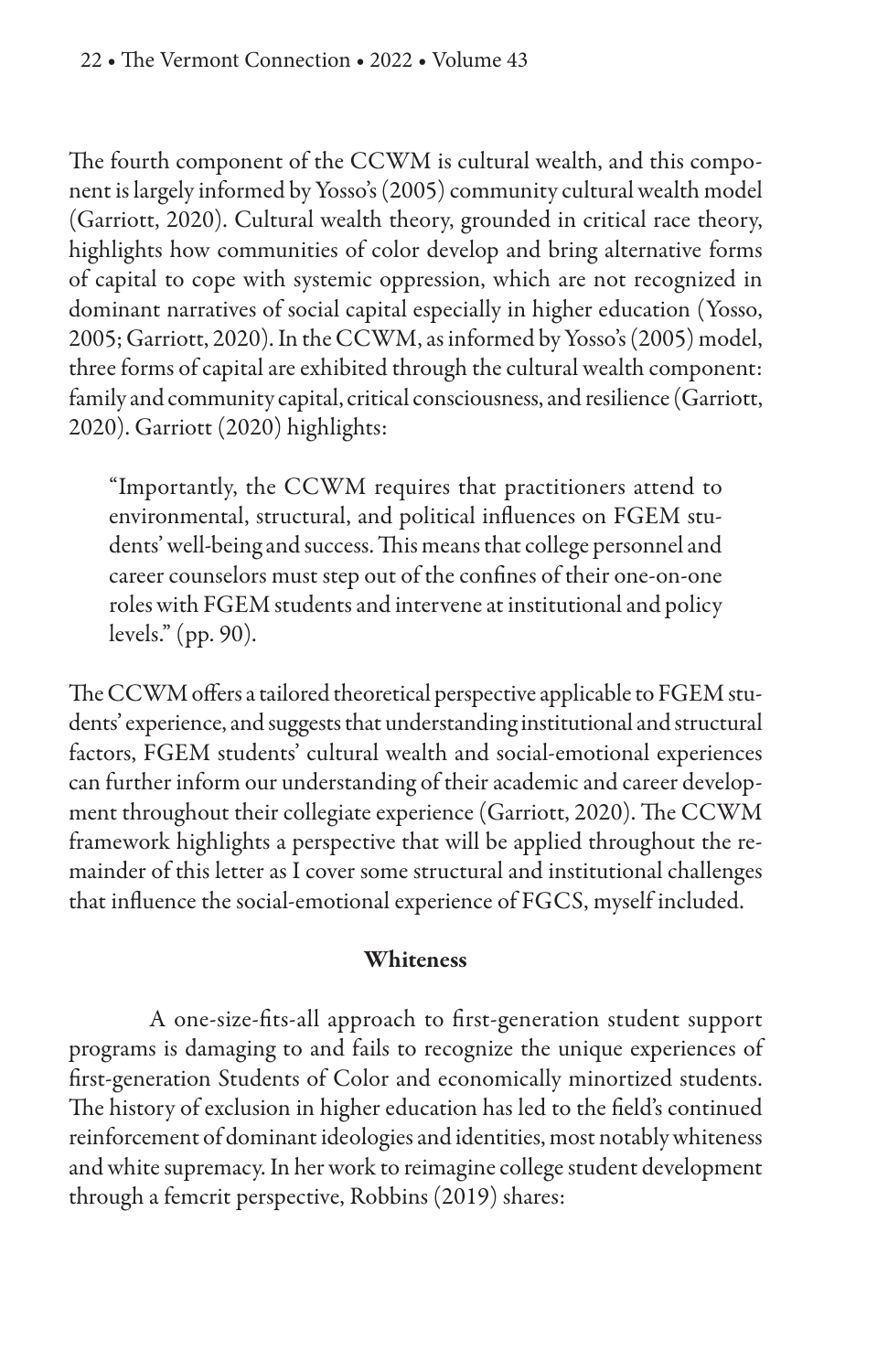"Student affairs educators have long argued that holistic development of individual students should be central to the mission of U.S. higher education, but this preoccupation with individual development may constitute a grand narrative serving patriarchal, capitalist, white supremacists interests" (p. 41).

FGCS support programs center the celebration of the profound accomplishment of being the first in your family to receive a college degree, but often also fail to address and support the development of the multiple other identities students hold in addition to being FG. Foundational research on FGCS, often cited for program development, centers the challenges these students face on an individual level as opposed to a structural, systemic analysis of institutional barriers (Garriott, 2020; Museus & Chang, 2021). Most notably, when FGCS support staff and programs fail to recognize the differing perspectives and experiences of white FGCS students and Students of Color, economically minoritized, FGCS students, they further Robbins' (2019) notion of perpetuating dominance in serving capitalist and white supremacist interests of individual prosperity as opposed to collective community care through a call for systemic change.

## Race and Class

The failure to construct a raceclass conscious FGCS support program results in the erasure of the unique collegiate experiences of first-generation and economically minoritized Students of Color. Scholars have argued that race is an intimate and integral component of one's personal identity development, and it is critical to understand the influence that racial identity development has on a student's perception of self and their environment (Sarcedo et. al., 2015; Museus et. al., 2018; Ma et. al., 2021). Sarcedo and colleagues (2015) explored Leonardo's (2013) raceclass frame to understand the influence of raceclassist microaggressions on FG and economically minoritized Students of Color. Sarcedo and colleagues (2015) utilized counterstorytelling as their guiding methodology, empowering the personal narrative of their participants, to further understand how raceclassist microaggressions affect the sense of belonging and self-efficacy of FGEM Students of Color (Solórzano & Yosso, 2002; Yosso, 2005). Their findings indicated that raceclassist microaggressions have a deeper emotional effect on FGEM Students of Color because of the intersection of their multiple identities, and these raceclassist assumptions perpetuate "most devastatingly the implicit message that FGEM students of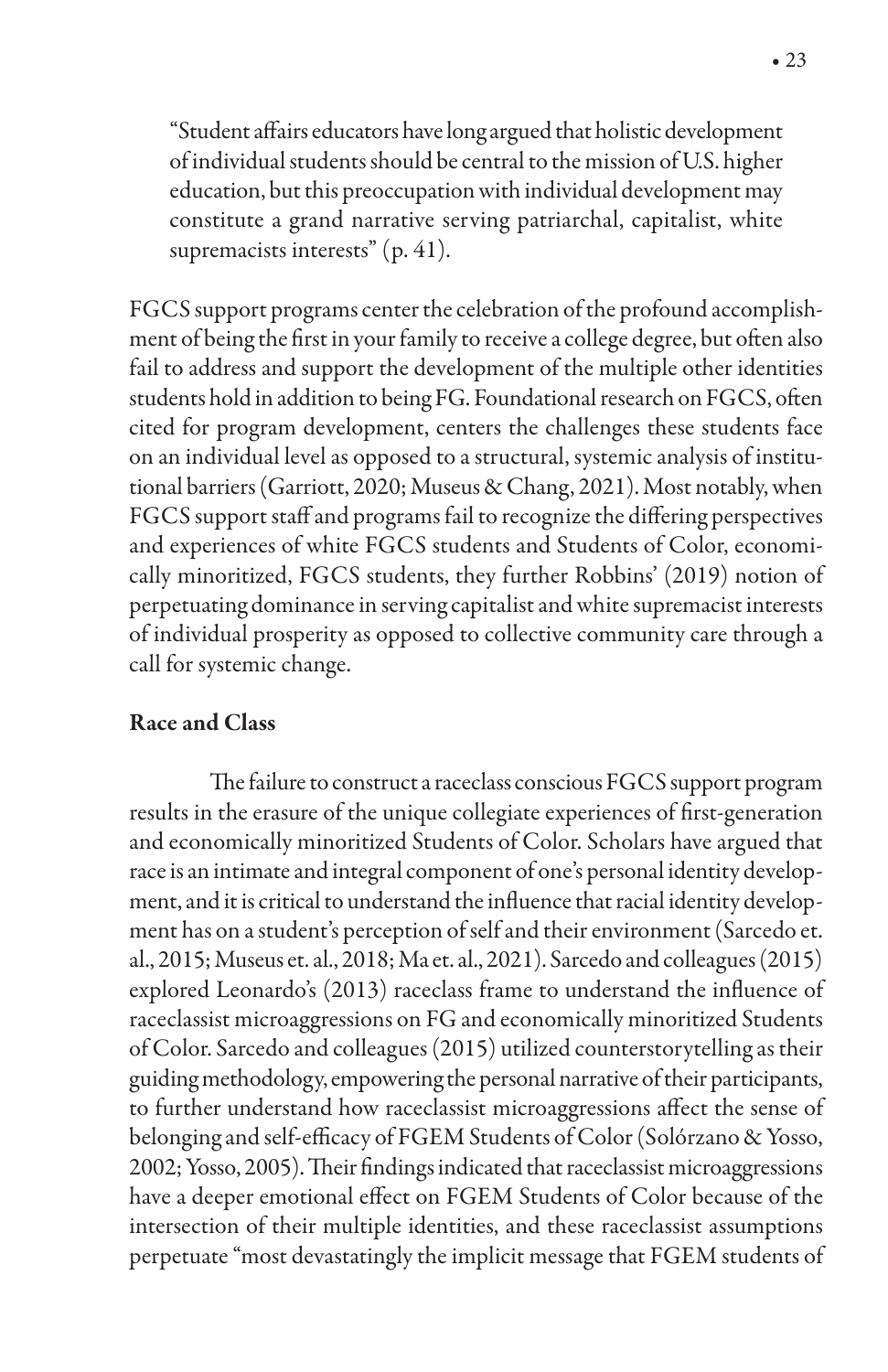color do not belong in college" (Sarcedo et. al., 2015, pp. 12).

Within the context of the CCWM, FGEM Students of Color persistent endurance of raceclassist microaggressions further develops their critical consciousness and resilience capital as they must consistently rely on their "accumulated knowledge gained from resisting oppressive forces to take action and advocate for themselves" (Garriott, 2020, pp. 88). Microaggressions can cause students to develop feelings of isolation, self-doubt, imposter syndrome, and the effects raceclassist microaggressions may have a significant impact on FGEM students', especially FGEM Students of Color, academic and career development (Leonardo, 2013; Sarcedo et. al., 2015; Garriott, 2020; Ma et. al., 2021). Kendall (2020) mentions, "When the obstacles you face vary by race and class, then so too do your priorities'' (pp.3), and it is important for practitioners and educators to understand the effects of whiteness and white supremacy culture on FGEM students, and to be intentional in their construction of learning spaces,whether within a classroom or not, to be receptive to the varied responsibilities and priorities of FGEM students based on their racial and class identities. For example, asking and expecting FGEM students to leave whatever challenges they may be facing "at the door" when entering a learning space could mean your ask implies that they should not have even come through the door. Sarcedo and colleagues (2015) powerfully remind student affairs practitioners that "Whiteness, like a microaggression,..stays hidden from view to allow its destructive life cycle to continue unchallenged" (pp. 13) and it is critical to advocate for institutionally supported programs that highlight the prevalence and harm of Whiteness to white students, faculty and staff to combat the perpetuation of white supremacy culture, ideas and interests in higher education (Sarcedo et. al., 2015; Garriott, 2020).

## Deficit-Based Thinking

FGCS support programs are designed to help students navigate the 'hidden curriculum' of higher education institutions (Garriott, 2020; Wilcox et. al., 2021), but we, as student affairs professionals, fail to ask the most important question: why is the curriculum for successfully navigating a collegiate experience allowed to be hidden? The hidden curriculum alludes to the prolonged tendency of higher education institutions to privilege the experiences of white, middle-to-upper class students (Sarcedo et. al., 2015; Garriott, 2020). Also, researchers have long used theories not specifically designed to examine the experience of FGCS which often suggests FGCS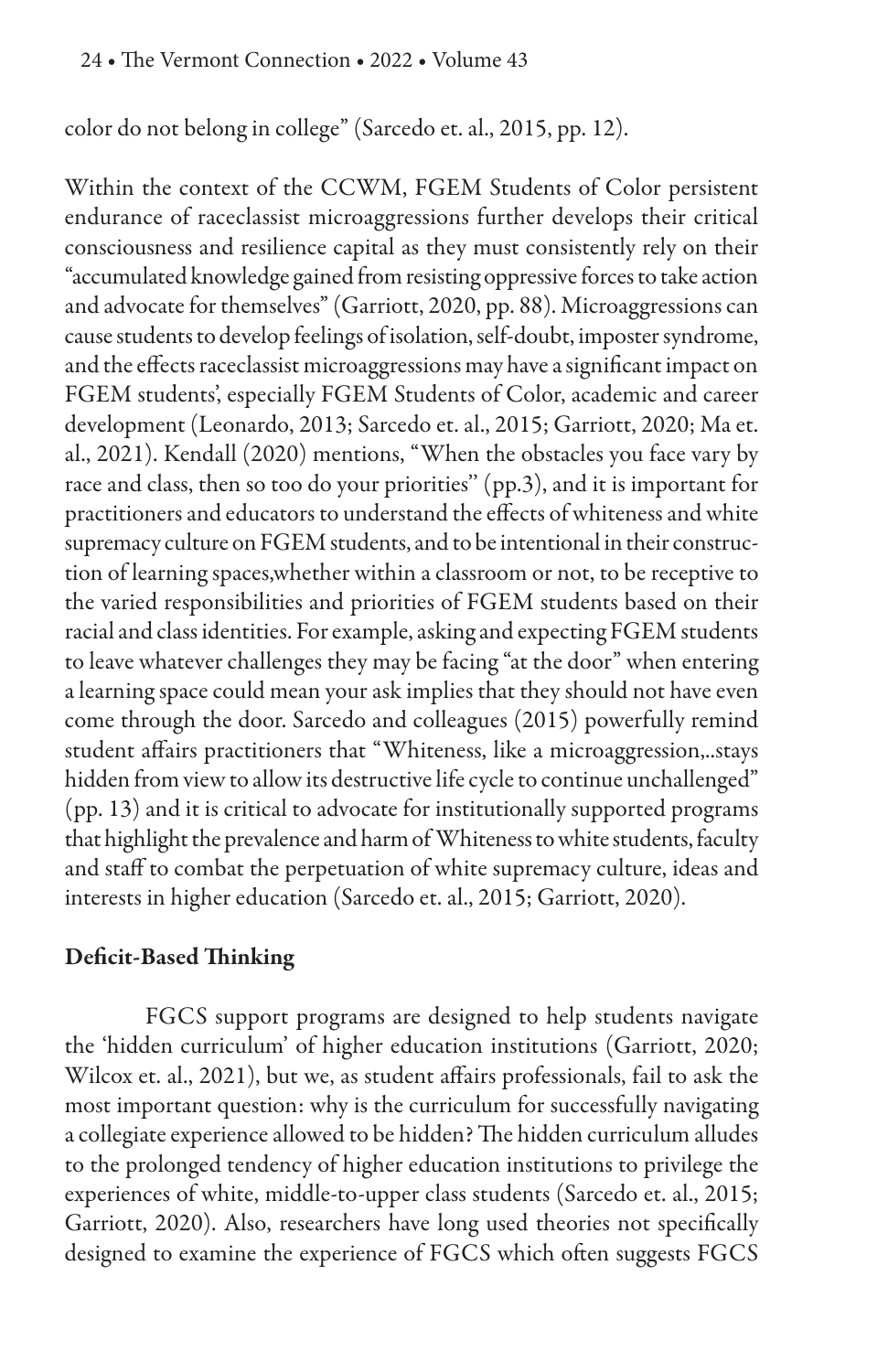are seeking capital in their pursuit of higher education as opposed to acknowledging the value they inherently possess regardless of their proximity to postsecondary education (Garriott, 2020). When scholars and practitioners approach FGCS program design with a deficit mindset, they focus on their perceived barriers for FGCS, fail to critically examine institutional structure and policy, and ultimately place the burden for success on FGCS advocacy and resiliency (Garriott, 2020; Ma et. al., 2021; Wilcox et. al., 2021). Furthermore, this mentality reflects Robbins (2019) ideology of individual student development through serving an individual subset population, FGCS, as opposed to questioning the capitalistic and white supremacist interests that allow for higher education to be exceptionally challenging to navigate. In promoting this idea in program development, we force FGCS to assimilate to the dominant, normative culture, Whiteness, as opposed to directing our energy toward program and systemic development that embraces accessibility and universal design to best serve a diverse student population.

#### Who's the Imposter?

There are many internal and external stressors involved with being a firstgeneration college student that impact a student's self-efficacy, sense of belonging, and overall ability to obtain their degree. The prevalence and dominance of Whiteness in higher education systemic structure and policy further emphasizes the culture of exclusion that influences the social emotional well-being of FGCS, economically minoritized students, Students of Color (Sarcedo et. al., 2015; Museus et. al., 2018; Ma et. al., 2021; Museus & Chang, 2021). Furthermore, the absence of meaningful connections, representation, and relevant learning opportunities on campus may cause intense feelings of isolation, confusion, guilt, and anguish for FGCS (Engle and Tinto, 2008; Swanbrow et. al., 2017; Museus et. al., 2018; Museus & Chang, 2021).

#### Mental Health and Well-Being

FGCS report increased rates of depressive symptoms, posttraumatic stress disorder symptoms, lesser life satisfaction, and higher levels of single-event traumatic stress (Swanbrow Becker et. al., 2017). Some FGCS report feeling a strong psychological and emotional distancing between themselves and their families as well as tension navigating their racial, ethnic, gender and professional roles and identities (Swanbrow Becker et. al., 2017; Museus et. al., 2018; Wilcox et. al., 2021). Additionally, Swanbrow et. al (2017)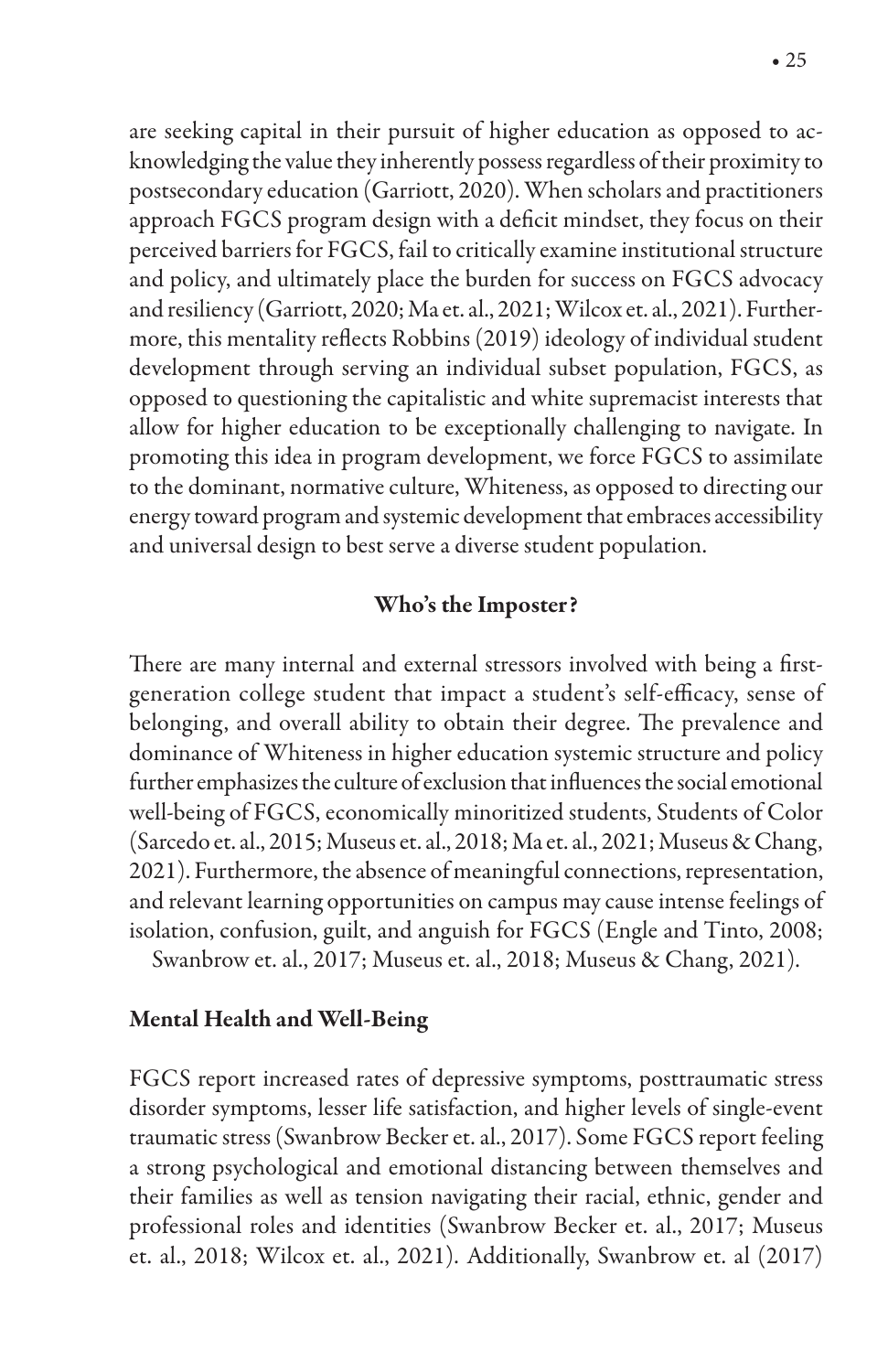identified that FGCS experience higher levels of family achievement guilt, meaning they guilt about their educational achievements while their family members have not had similar access to postsecondary education. FGCS are often left to navigate exclusive campus communities, multiple identities, and the confusing system of higher education with little structural support from staff, faculty, fellow peers, and their families. In their scholarship, Moreno (2021) center the familial guilt that Latine students experience as a result of pursuing college in addition to navigating their familial relationships and potential responsibility. FGCS are shifting family tradition by pursuing higher education, and the stress of balancing their familial and academic expectations may significantly impact their ability and desire to pursue the completion of their degree. Within the context of the CCWM, Garriott (2020) cites how FGCS motivation to support their family and their communities allows them to stay resilient in face of institutional oppression and exclusion throughout their collegiate experience. Sense of belonging is a success factor commonly examined alongside the FGCS experience, and recent scholarship has indicated that FGCS feelings of belonging are tied to their overall mental wellness.

## Sense of Belonging

Social support and feeling a sense of connectedness to campus is strongly linked to college student's persistence, retention, and graduation (Engle & Tinto, 2008; Ma et. al., 2021; Museus & Chang, 2021). FGCS feelings of belonging may be directly and indirectly influenced by the campus climate and presence of a collective community culture (Museus et. al., 2018; Museus & Chang, 2021). Although higher education is built on a foundation of individuality, Museus and Chang (2021) study the value of collectivist communities on FGCS sense of belonging on college campuses. Their findings suggest campus communities who actively develop programs and structural supports that provide opportunities for FGCS to connect with one another may see an increase in FGCS feelings of belonging within the community (Museus & Chang, 2021). Also, Museus and Chang (2021) suggest FGCS may experience an increased sense of belonging if relevant learning opportunities were available to discuss topics applicable to their communities.

Within the context of CCWM, FGEM students experience a critical consciousness about their social positionality and are often concerned with supporting their family and communities, so opportunities where FGCS can draw direct connections between their learning and their aspirations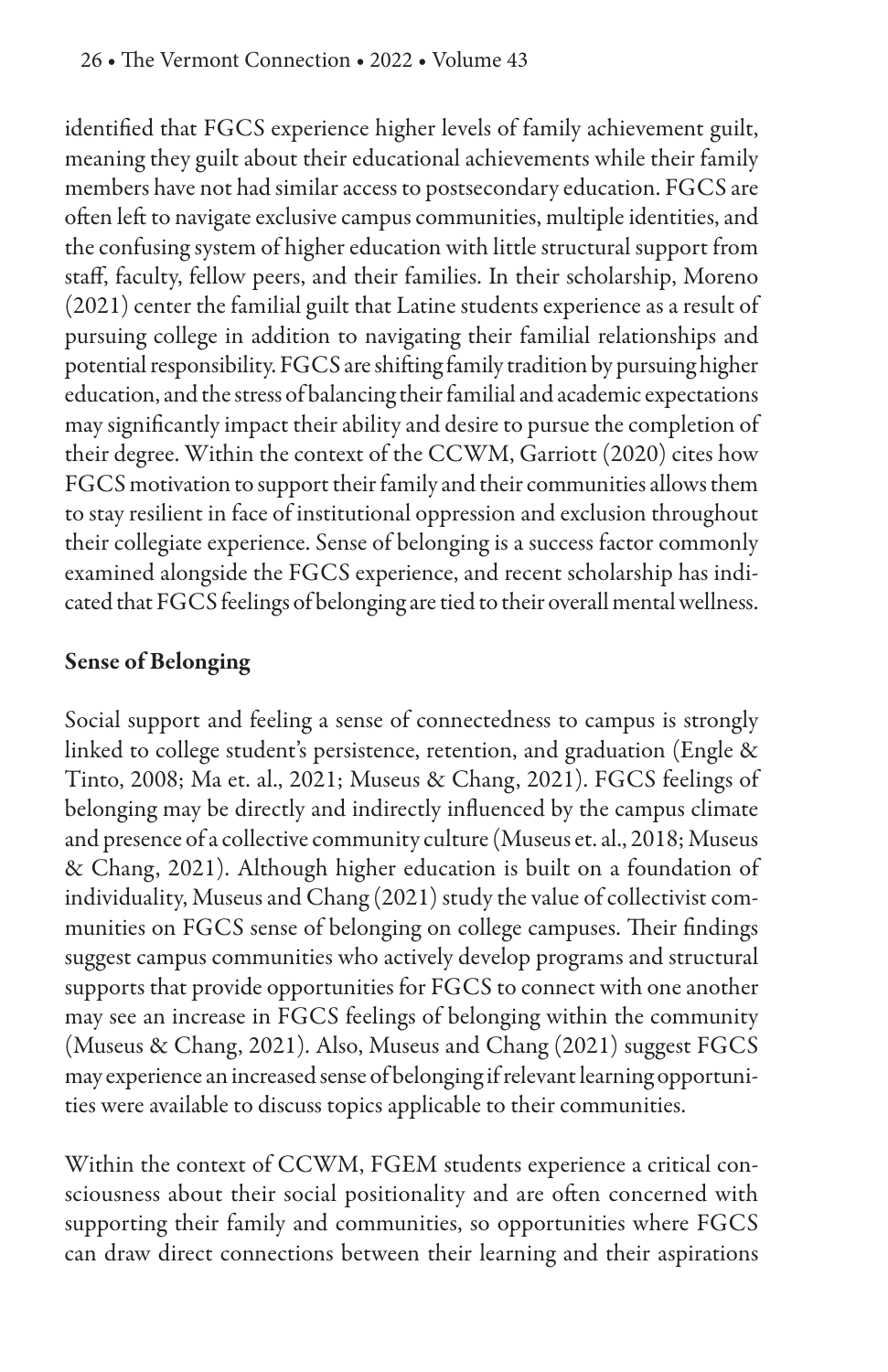for their family and community would increase their feelings of belonging and validation in their pursuit of postsecondary education (Garriott, 2020; Museus et. al., 2018; Museus & Chang, 2021). Additionally, "campus fit", meaning FGCS perception of their sense of belonging, is considered to be a social-emotional experience that influences academic and career outcomes for FGCS (Garriott, 2020; Wilcox et. al., 2021). FGCS exhibit resilience in their navigation of the 'hidden curriculum' of resources and knowledge about accessing academic support, financial resources like grants and scholarships that facilitate successful academic and career outcomes (Garriott, 2020; Ma & Shea, 2021; Museus & Chang, 2021; Wilcox et. al., 2021) Sacedo and colleagues (2015) highlight how the prevalence of racism and classism in higher education cause harm to FGEM students of Color in the academy, and Museus and Chang (2021) assert that student affairs practitioners must be explicit in recognizing how present structures within higher education privilege the experience of continuing generation students. There are significant areas of growth within the field for building more inclusive campus cultures for historically excluded student populations.

## Economic Stress

According to recent research, FGCS are more likely to apply for financial aid, borrow loans, and to take on large educational loans than their continuing generation peers (Furquim et. al., 2017; Wilcox et. al., 2021). Despite this population's growing presence in higher education, there is very little research conducted focusing on the borrowing patterns and behaviors of FGCS (Furquim et. al., 2017). However, more recent research focuses on the influence of economic stress, specifically student loan debt, on occupational satisfaction and delay of life milestones in FGCS (Wilcox et. al., 2021). There is very little research on the economic stress experienced by FGEM graduate students, and this section of the paper aims to center the unique choices and challenges FGEM graduate students face as these are central to my life as I move toward finalizing my career as a first-generation college student in the classroom.

## Financial Aid

It is no secret that college is expensive and research has repeatedly highlighted staggering evidence demonstrating the financial barriers students face in attempts to enroll in postsecondary education pursuits (Rhodes, 2021; Wilcox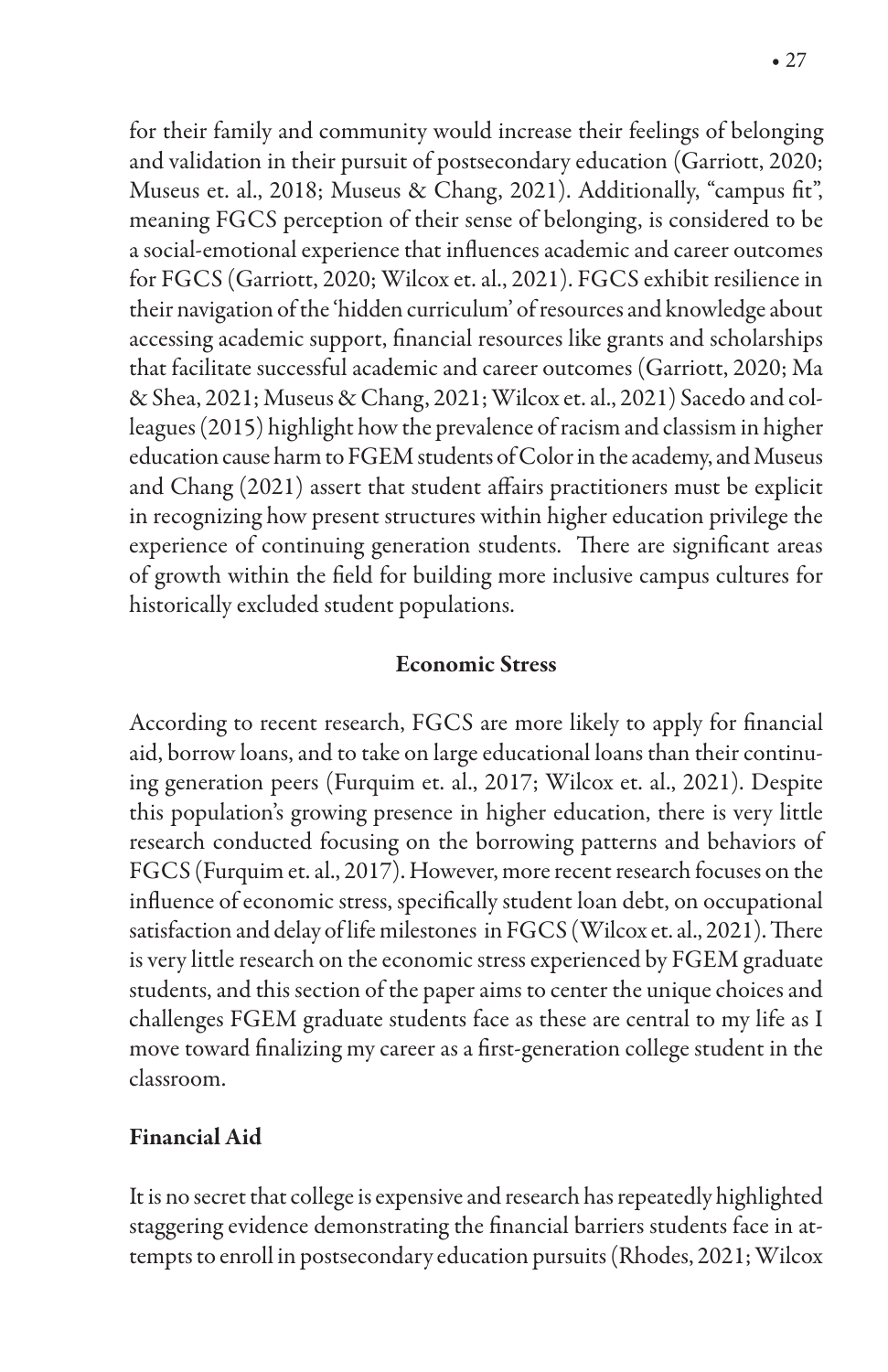et. al., 2021). Although research has shown the increase in tuition through inflation (Furquim et. al., 2017), the financial aid timeline expected of prospective college students poses an additional, far less examined, barrier to postsecondary enrollment. In a phone interview with Jessica Smith, the Vermont Student Assistance Corporation (VSAC) GUIDE (Giving Undergraduates Information and Direction in their Education) Program Coordinator, she shared her belief that this timeline is a 'hidden' barrier, meaning we understand cost is a common barrier but the actual process is less discussed, often cited by the high school students in Vermont ( J. Smith, personal communications, October 21, 2021). The VSAC GUIDE program directly supports Vermont student's financial component of the college-going and decision process, and a large barrier is the billing and financial aid timeline for students is too quick and not transparent enough to feel accessible for anyone ( J.Smith, personal communications, October 21, 2021). Students who are constantly worried about being able to pay their bills and avoiding fees are unable to focus on their academics in the same way as their financially comfortable peers, furthering feelings of isolation, inferiority, and imposter syndrome in FGCS (Furquim et. al., 2017; Rhodes, 2021; Wilcox et. al., 2021).

## Student Debt Crisis

The total student debt in the United States has reached over \$1.7 billion, and economists estimate that the debt will accumulate to \$2 billion by the end of 2021 ( Johnson, 2019; Wilcox et. al., 2021). From 2006 to 2020, student debt grew by 232% while mortgage debt only grew by 24% in the same period (Wilcox et. al., 2021). Research has shown student debt is related to difficulty paying basic needs, is negatively associated with home ownership, and has been shown to delay major life milestones like marriage and family formation (Wilcox et. al., 2021). Recent studies have shown that FGCS are 8 percent more likely than their continuing generation peers to owe at least \$10,000 in loans and 6 percent more likely to owe at least \$20,000 than their peers (Furquim et. al., 2017). FGCS are more likely to rely on student loans to finance their education, and the consequences of borrowing are likely to have a more adverse impact on this population of students as well (Furquim et. al., 2017; Wilcox et. al., 2021).

The CCWM positions FGEM student's economic stressors as a symptom of oppressive institutional policies and procedures, and financial stress is a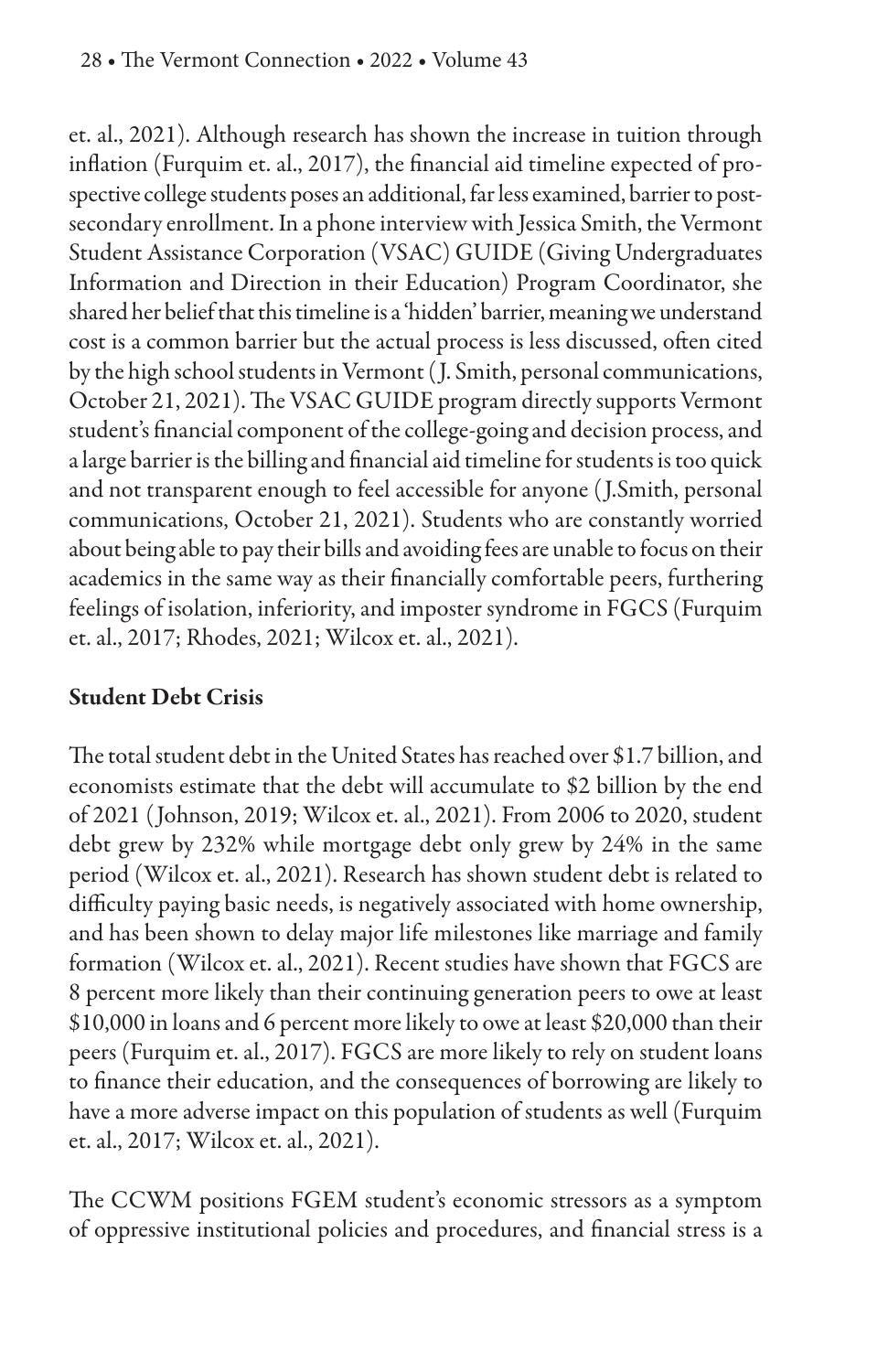direct result of institution's economic exploitation and marginalization of FGEM graduate students (Garriott, 2020; Wilcox et. al., 2021). Students who pursue graduate and professional degrees currently hold the highest share of student debt in the U.S., and FGEM graduate student persistence is significantly underdeveloped in research (Delisle, 2014; Wilcox et. al., 2021). When studying the experience of FGEM psychology students, Wilcox and colleagues 2021 found that graduates with high debt are more likely to work more, experience less job satisfaction, and more likely to be working outside of their field in order to make ends meet. It is critical for practitioners and policy makers to understand that a student's decision to borrow is a central component of their college-going decision and trajectory process, and the field should embrace transparency during the admissions process of a comprehensive understanding of the hidden cost of pursuing a degree at both the undergraduate and graduate level (Furquim et. al., 2017; Museus & Chang, 2021; Rhodes, 2021; Wilcox et. al., 2021).

## Life Beyond School

It is an dramatically outdated assumption that college students' main priority is their individual interest in scholarship and their academic pursuits. FGCS often balance multiple jobs, familial and community responsibilities, and their academics throughout their collegiate experience (Museus et. al., 2018; Ma & Shea, 2021; Moreno, 2021; Museus & Chang, 2021). FGEM students are more likely to borrow loans to pay for educational expenses, and borrowers are likely to engage in risk averse career and life choices (Wilcox et. al., 2021). Student loan debt has been proven to delay life milestones like marriage, home ownership, family formation, and parenthood on top of the difficulty with meeting basic needs while avoiding delinquency (Furquim et. al., 2017; Wilcox et. al., 2021). Within the context of the CCWM, financial stress related to college has demonstrated a relationship with FGCS perceptions of work volition, meaning "the ability to make career choices despite constraints, career choice, and life satisfaction" (Garriott, 2020; Wilcox et. al., 2021, pp.2). The economic marginalization of FGEM graduate students inhibits their ability to engage in their field which further limits diverse perspectives that exist within the profession (Wilcox et. al., 2021). The romanticized concept of building a career may not be possible for FGEM graduate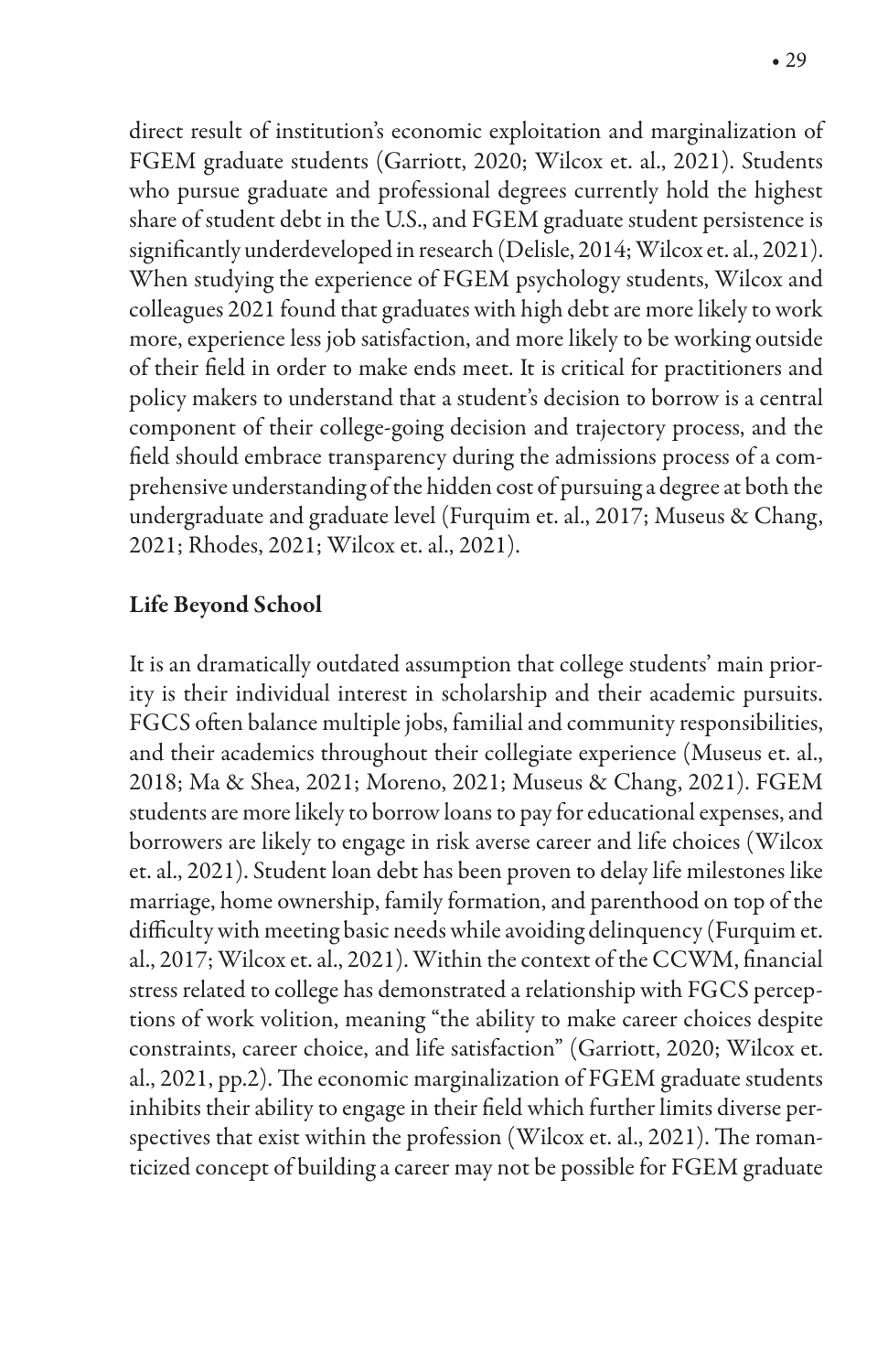students as the cost of living is dramatically higher than the wages available in their respective professional fields.

## Moving Forward

I mentioned earlier how I am feeling disappointed, and there are a few re flections I want to leave student affairs with in this letter. After spending a collective, but not consecutive, six years in higher education, I am so fearful of the financial reality that awaits beyond the completion of graduate school as my student debt payments far exceed my monthly rent. My sense of self, my worth, and my success has largely been defined by my ability to chart this path in higher education for my family, and there is so much I did not know when I put my first college admission deposit down in May 2015. My faculty and staff mentors throughout my undergraduate experience applauded my perseverance and motivation as a FGCS, but I also wish there was space to problematize the less romanticized realities of living as a FGCS graduate. Now, I am absolutely proud and quite shocked at myself for how far I have come as I reflect on these past six years, but I also feel strongly that I cannot pat myself on the back too hard without critically reflecting on the cycle of power, privilege, and oppression I experience as a result of the multiple identities I hold in addition to my FGEM identity.

I am a white woman, and the present condition of higher education largely acknowledges and discusses the challenges white women experience in this world. However, the racism, sexism, classism, and institutionalized oppression experienced by my peers and colleagues of Color, especially Women of Color, is approached with a deficit-based lens which fails to address the harm and cyclical violence that exists within the fabric and foundation of our institutions. In her book chapter, "Solidarity is Still for White Women'', Mikki Kendall states, "We are part of a society that we are fighting to change, and we cannot absolve ourselves of our role in it" (Kendall, 2020, pp.9). I write this letter as an opportunity, as well as an invitation to others, to reflect on what it means to me to be a white woman and a FGEM higher education and student affairs graduate student who feels deeply taken advantage of by, yet also incredibly privileged within, this system.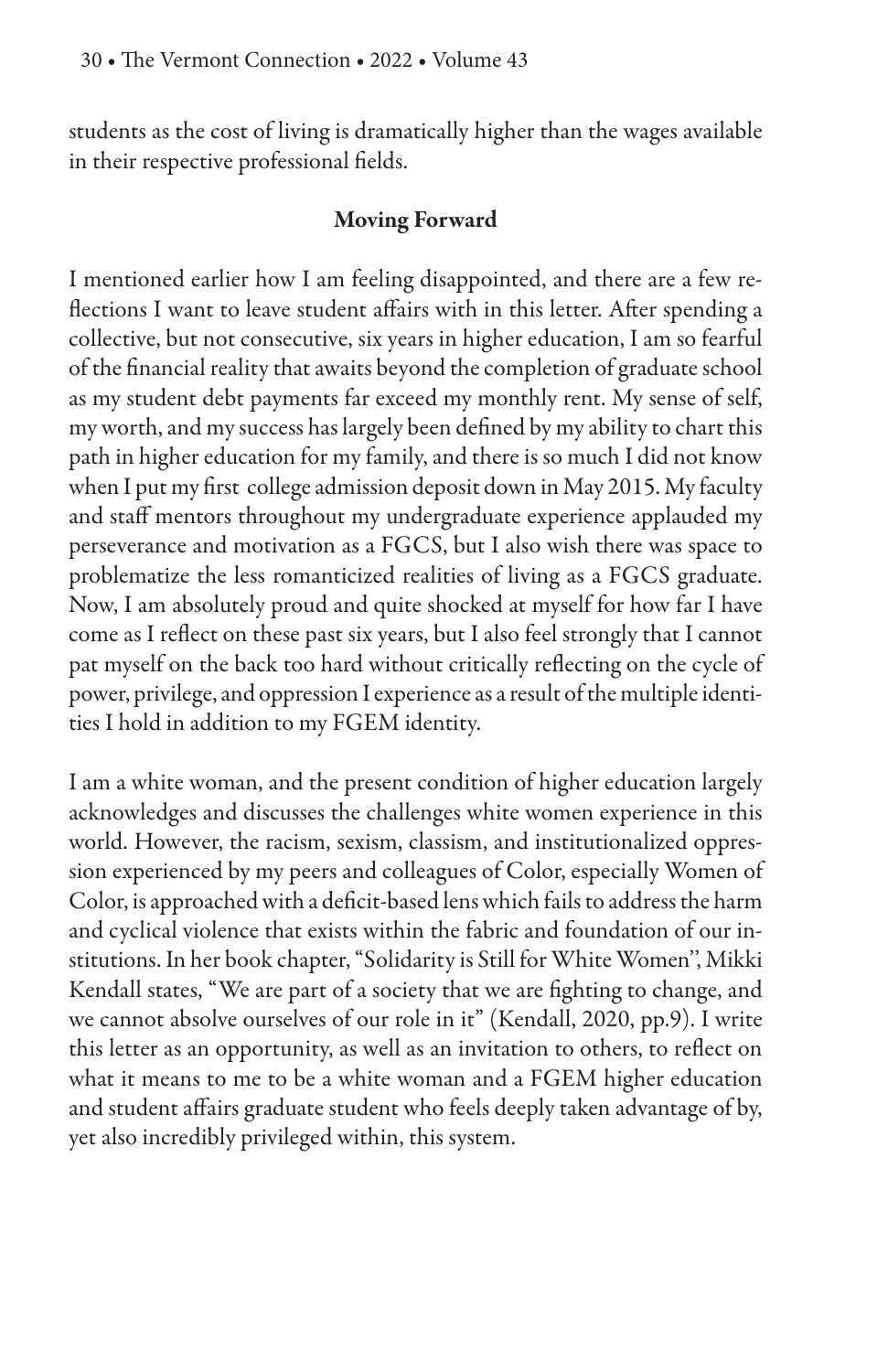I faltered by putting my trust in a romanticized idea of higher education, and yet I feel my pursuit of my passions within this field hinges on asking FGEM students to do the same. I am deeply passionate about supporting historically excluded student populations, especially FG and EM students while also advocating for transformative policy change that centers justice and liberation in higher education. However, in order to center liberation and transformative justice in my work, I must continue to work to critically understand what it means to build intentional programs that center multiple identity development for FGEM students and explicitly center the needs and experiences of FGEM students of Color. Myself, and fellow practitioners, cannot conflate the experiences of white FGEM and FGEM Students of Color because in doing so, we perpetuate the dominant normative of whiteness and the white student experience as the default for understanding FGEM student development. For example, incorporating affinity and accountability spaces for FGEM students to engage in identity development may create opportunities for FGEM students of Color to further their sense of belonging on campus while also challenging white FGEM students to understand how this system still privileges their experience in addition to their feeling of exclusion. Although white FGEM students, myself included, experience imposter syndrome, isolation, and the various barriers that exist in higher education, our racial identity provides unearned privileges and protections within this system. My FGEM student identity is hidden because institutions were built to serve white students while my peers of Color may be assumed to be FGEM due to the persistence of raceclassist microaggressions in the field. I do not say this as a way of invoking a hierarchy of violence and oppression, but more so as an invitation to fellow white FGEM student affairs practitioners to engage in an honest reflection of who and what role we play in this system (Kendall, 2020).

As I move beyond the classroom space, my work must continue to challenge the ugly, violent reality of working and operating as a white individual in a system that centers whiteness and white people as the dominant narrative and default for the college student experience. I urge fellow white colleagues in the field to create spaces to engage each other as white people and our white students to interrogate what it means to exist in a system and society that privileges whiteness while also listening to and explicitly centering the voices and experiences of our colleagues and peers of Color. If our program design, development and execution does not make space to explicitly support and center FGEM students of Color, then we fail to support FGEM students of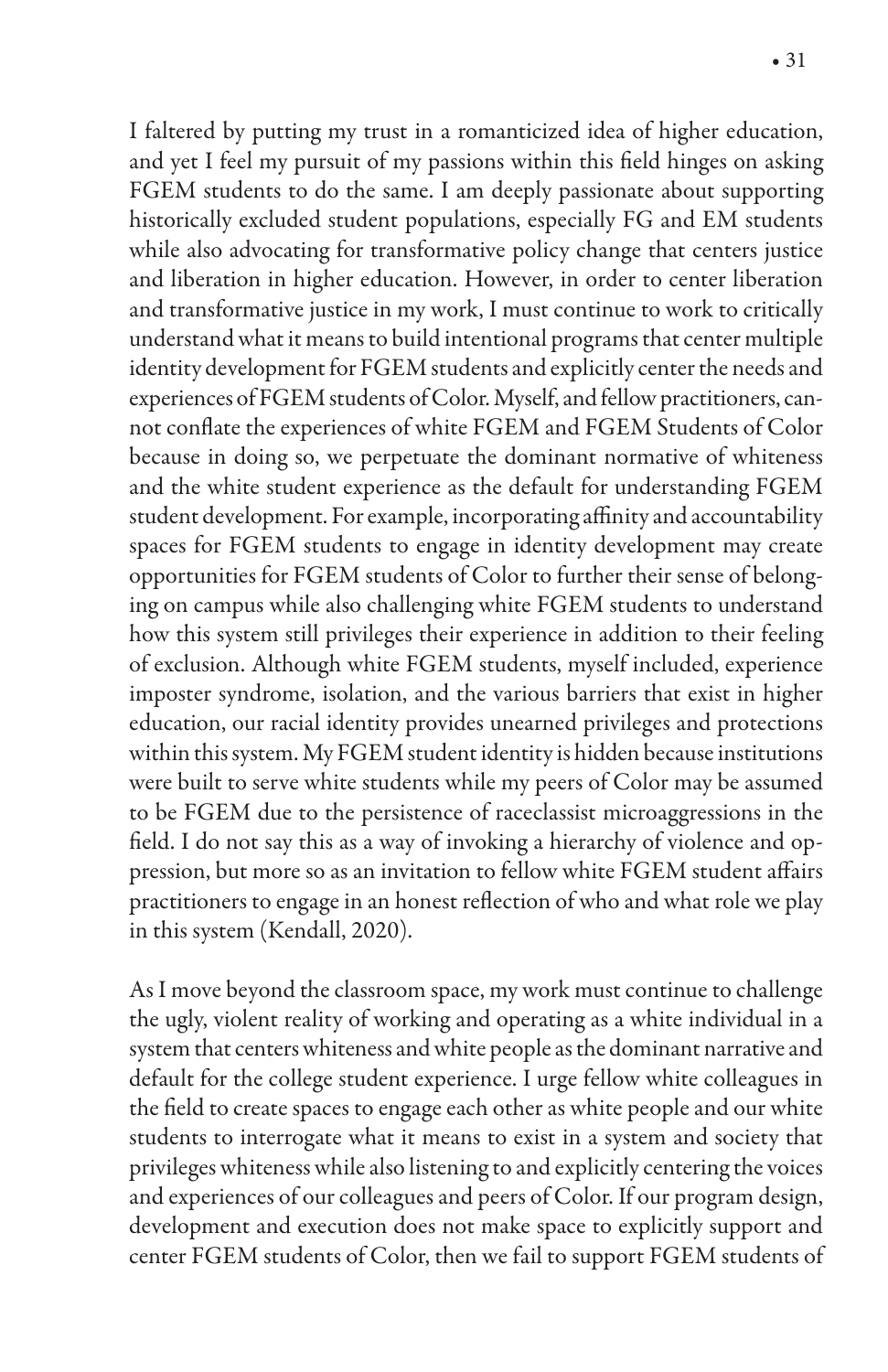Color (Sarcedo et. al., 2015). In doing so, we, as individuals and as a field, further uphold patriarchal, capitalist, and white supremacists interests in higher education (Robbins, 2019).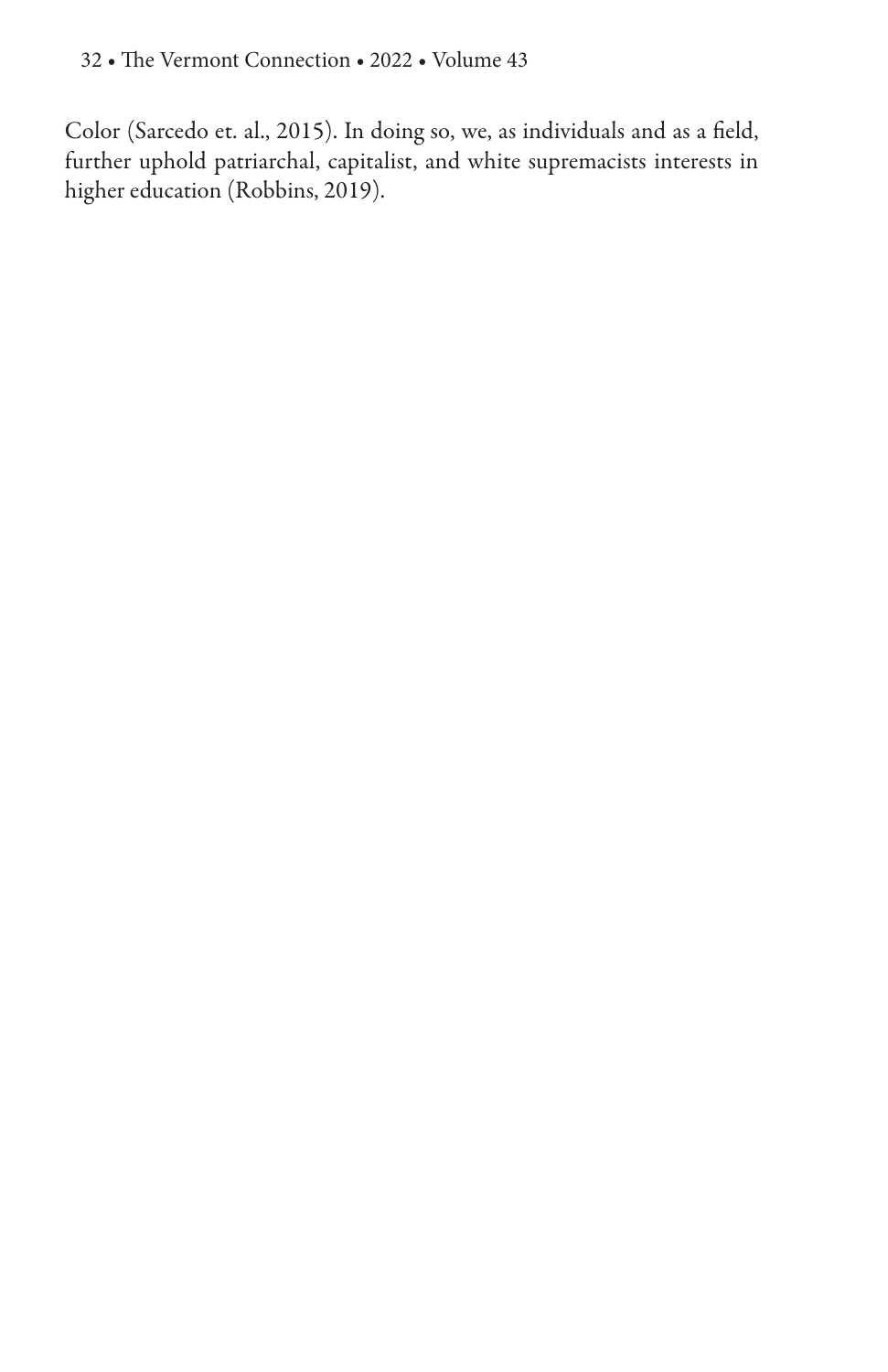## References

- Baxter Magolda, M.B. (2008). Three Elements of Self-Authorship. Journal of College StudentDevelopment 49(4), 269-284. doi:10.1353/ csd.0.0016.
- Delisle, J. (2014, March). The Graduate Student Debt Review. New America.http://newamerica.org/education-policy/policy-papers/ the-graduate-student-debt-review/
- Engle, J., & Tinto, V. (2008). Moving Beyond Access: College Success for Low-Income,First-Generation Students. In Pell Institute for the Study of Opportunity in Higher Education. Pell Institute for the Study of Opportunity in Higher Education. https://eric. ed.gov/?id=ED504448.
- Furquim, F., Glasener, K. M., Oster, M., McCall, B. P., & DesJardins, S. L. (2017). Navigating the Financial Aid Process: Borrowing Outcomes among First-Generation and Non-First-Generation Students. The ANNALS of the American Academy of Political and Social Science, 671(1), 69–91. https://doi. org/10.1177/0002716217698119.
- Garriott, P.O. (2020). A critical cultural wealth model of first-generation and economically marginalized college students' academic and career development. Journal of Career Development, 47(1), 80-95. https://doi.org/10 .1177/0894845319826266
- Johnson, D. M. (2019). What Will It Take to Solve the Student Loan Crisis? Harvard Business Review. https://hbr.org/2019/09/whatwill-it-take-to-solve-the-student-loan-crisis
- Kendall, M. (2020). Hood feminism. Bloomsbury Publishing, PLC.
- Leonardo, Z. (2013). Race frameworks: A multidimensional theory of racism and education. New York, NY: Teachers College Press.
- Ma, P.-W. W., & Shea, M. (2021). First-Generation College Students' Perceived Barriers and Career Outcome Expectations: Exploring Contextual and Cognitive Factors. Journal of Career Development, 48(2), 91–104. https://doi. org/10.1177/0894845319827650
- Milner, H. R. (2007). Race, Culture, and Researcher Positionality: Working Through Dangers Seen, Unseen, and Unforeseen. Educational Researcher, 36(7), 388–400. https://doi. org/10.3102/0013189X07309471